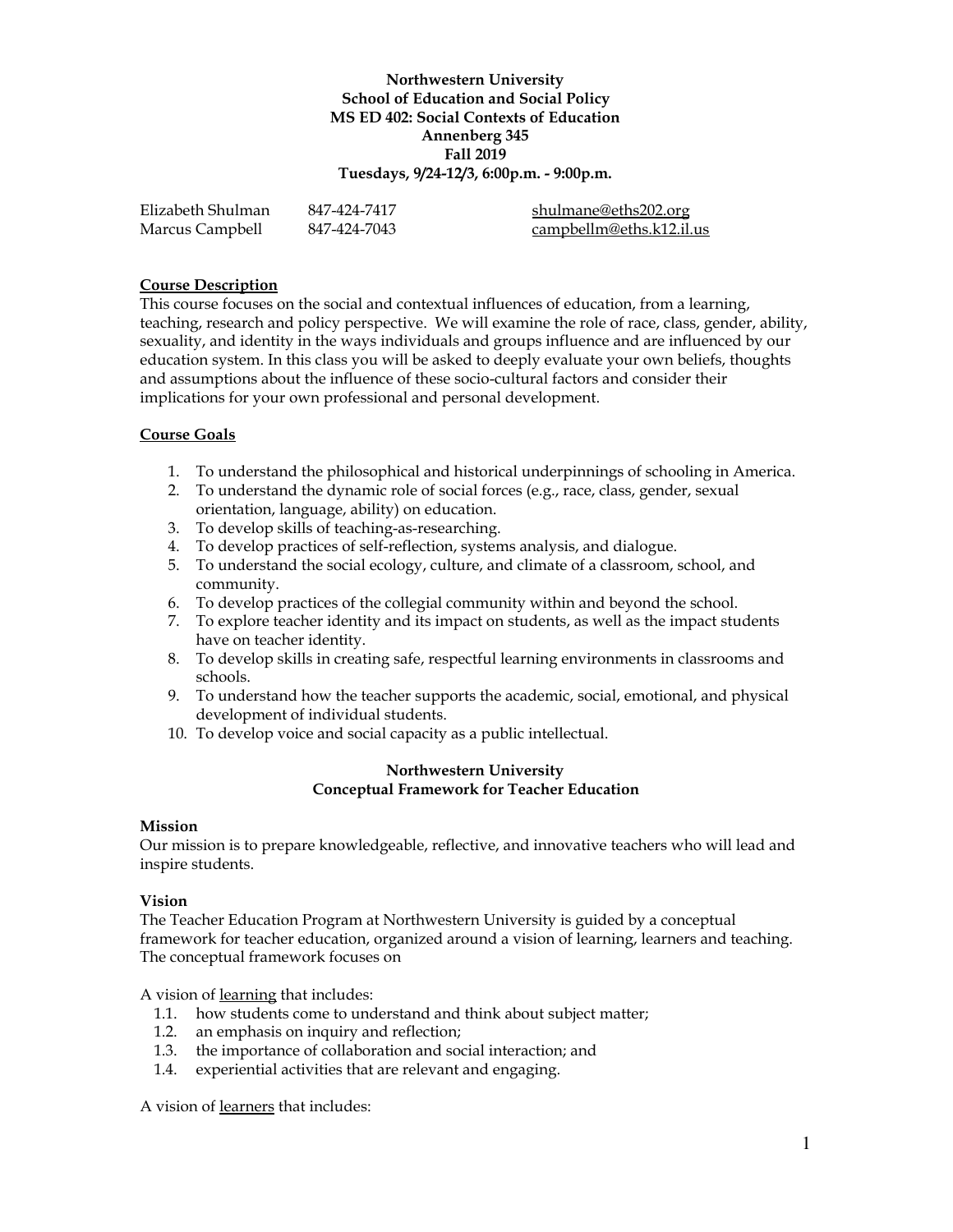- 2.1 the belief that every person is capable of learning;
- 2.2 that development is shaped by social contexts; and
- 2.3 equitable experiences for all.

A vision of teaching that includes:

- 3.1 connecting theory and practice;
- 3.2 inquiry, reflection, collaboration, and innovation;
- 3.3 creating a climate of learning for all students; and
- 3.4 acting professionally, responsibly, and ethically.

### **Dispositions**

*CAEP defines dispositions as "habits of professional action and moral commitment to teaching."* The Northwestern teacher preparation programs will help candidates acquire the following dispositions to the level of proficiency:

- *1. to reflect on one's own practice and make changes as appropriate.*
- *2. to support students as individuals.*
- *3. to collaborate with all stakeholders.*
- *4. to engage all students.*
- *5. to incorporate innovations in teaching, including the use of new technologies.*
- *6. to conduct oneself professionally, responsibly, and ethically.*

# **ILLINOIS PROFESSIONAL TEACHING STANDARDS (2013)**

Applications of IPTS standards are listed in the Course Schedule and Topics, with reference to the level at *which they are being used (introducing (I), developing (D), mastery (M), or review (R)).*

Standard 1 - Teaching Diverse Students – The competent teacher understands the diverse characteristics and abilities of each student and how individuals develop and learn within the context of their social, economic, cultural, linguistic, and academic experiences. The teacher uses these experiences to create instructional opportunities that maximize student learning.

Standard 2 - Content Area and Pedagogical Knowledge – The competent teacher has in-depth understanding of content area knowledge that includes central concepts, methods of inquiry, structures of the disciplines, and content area literacy. The teacher creates meaningful learning experiences for each student based upon interactions among content area and pedagogical knowledge, and evidence-based practice.

Standard 3 - Planning for Differentiated Instruction – The competent teacher plans and designs instruction based on content area knowledge, diverse student characteristics, student performance data, curriculum goals, and the community context. The teacher plans for ongoing student growth and achievement.

Standard 4 - Learning Environment – The competent teacher structures a safe and healthy learning environment that facilitates cultural and linguistic responsiveness, emotional well-being, self-efficacy, positive social interaction, mutual respect, active engagement, academic risk-taking, self-motivation, and personal goal-setting.

Standard 5 - Instructional Delivery – The competent teacher differentiates instruction by using a variety of strategies that support critical and creative thinking, problem-solving, and continuous growth and learning. This teacher understands that the classroom is a dynamic environment requiring ongoing modification of instruction to enhance learning for each student.

Standard 6 - Reading, Writing, and Oral Communication – The competent teacher has foundational knowledge of reading, writing, and oral communication within the content area and recognizes and addresses student reading, writing, and oral communication needs to facilitate the acquisition of content knowledge.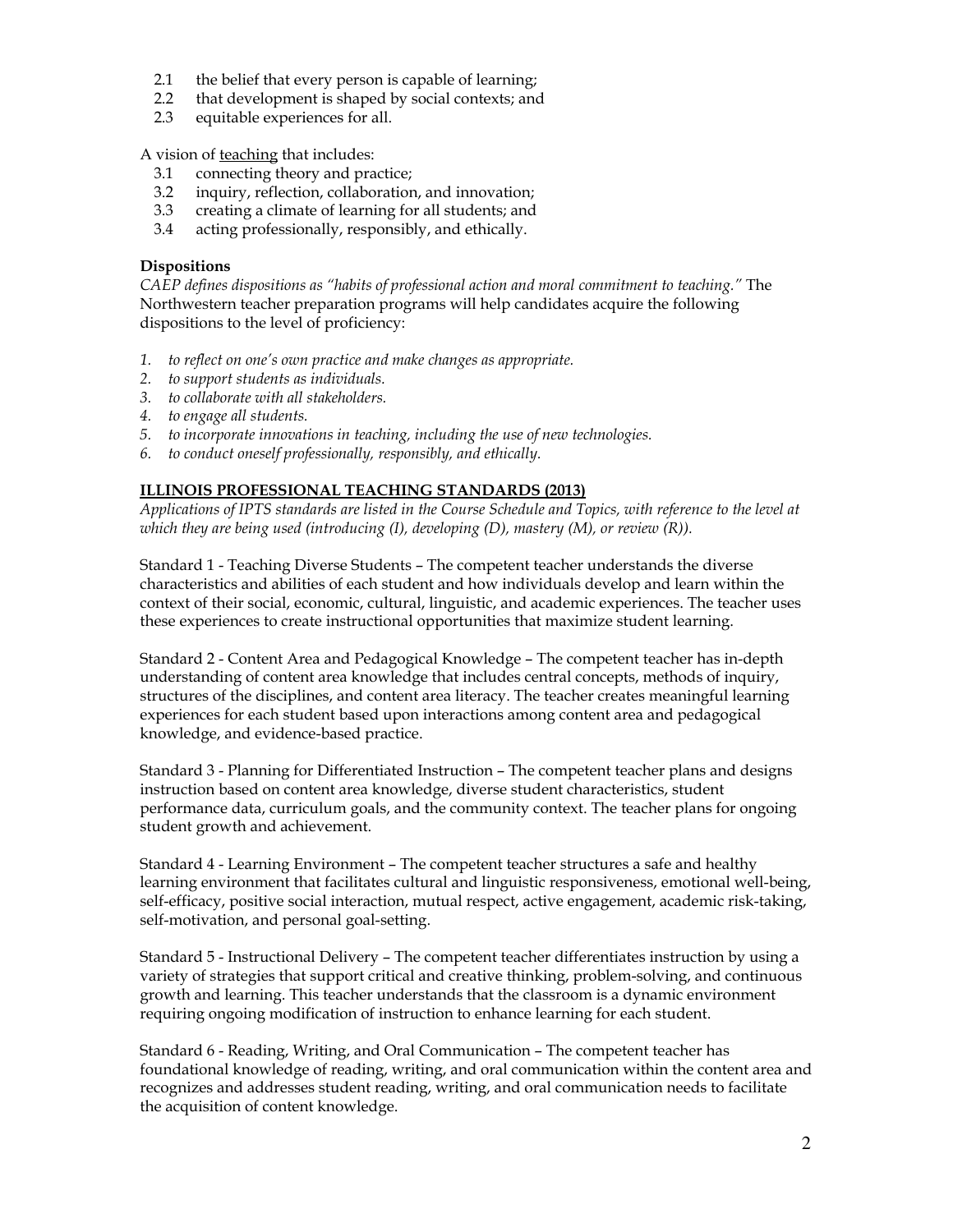Standard 7 - Assessment – The competent teacher understands and uses appropriate formative and summative assessments for determining student needs, monitoring student progress, measuring student growth, and evaluating student outcomes. The teacher makes decisions driven by data about curricular and instructional effectiveness and adjusts practices to meet the needs of each student.

Standard 8 - Collaborative Relationships – The competent teacher builds and maintains collaborative relationships to foster cognitive, linguistic, physical, and social and emotional development. This teacher works as a team member with professional colleagues, students, parents or guardians, and community members.

Standard 9 - Professionalism, Leadership, and Advocacy – The competent teacher is an ethical and reflective practitioner who exhibits professionalism; provides leadership in the learning community; and advocates for students, parents or guardians, and the profession.

# **Academic Integrity**

Students in this course are expected to comply with the policies found in the booklet, "Academic Integrity at Northwestern University: A Basic Guide." All papers submitted for credit in this course must be sent as email attachments as well as delivered in printed form. Your written work may be electronically tested for plagiarized content. For details regarding academic integrity at Northwestern, visit: <http://www.northwestern.edu/uacc/>. If you need a copy of the brochure visit the SESP Student Affairs Office.

### **Accommodations for students with disabilities**

In compliance with Section 504 of the 1973 Rehabilitation Act and the Americans with Disabilities Act, Northwestern University is committed to providing equal access to all programming. Students with disabilities seeking accommodations are encouraged to contact the office of Services for Students with Disabilities (SSD) at 467-5530 or [ssd@northwestern.edu.](mailto:ssd@northwestern.edu) SSD is located in the basement of Scott Hall. SSD also has an excellent web-site which is viewable at: [http://www.stuaff.northwestern.edu/ssd/.](http://www.stuaff.northwestern.edu/ssd/)

#### **Required Texts**

- Freire, P. *Pedagogy of the Oppressed*. New York: Bloomsbury Academic, 2000.
- Coates, T. *Between the World and Me*. New York: Spiegel & Grau, 2015.
- Moraga, C., Anzaldua, G. *This Bridge Called My Back*. New York: State University of New York Press, 2015 (4<sup>th</sup> ed.)
- $\bullet$  *13<sup>th</sup>* on Netflix
- Articles will be posted on Canvas and linked in this syllabus if available.

*You may use dif erent editions, including Kindle/Nook.*

# **Course Schedule and Topics**

**Ongoing assignments:**

- Focus papers due Tuesdays before class
- Canvas posts due Tuesdays before
- Home Group projects

*Before September 24,* please read *"The [Lesson"](https://docs.google.com/document/d/1RsWjQ1Jh-pNIN8x2TaSFzwHuURHimVi9IVDQA-Z-h2g/edit?usp=sharing)* and complete the assignment on Place [Based](https://docs.google.com/document/d/1m_WlR0poCNV61FPCOP_X1gbCZ6Zg5ltxjztrTtqLVT0/edit?usp=sharing) **[Learning](https://docs.google.com/document/d/1m_WlR0poCNV61FPCOP_X1gbCZ6Zg5ltxjztrTtqLVT0/edit?usp=sharing)** 

#### **Session 1 September 24: How is where I learn what I learn?**

- Getting to know each other; Recollections process
- Introduction to Descriptive Inquiry Processes
- Toni Cade Bambara: "The Lesson"
- Introduction to the course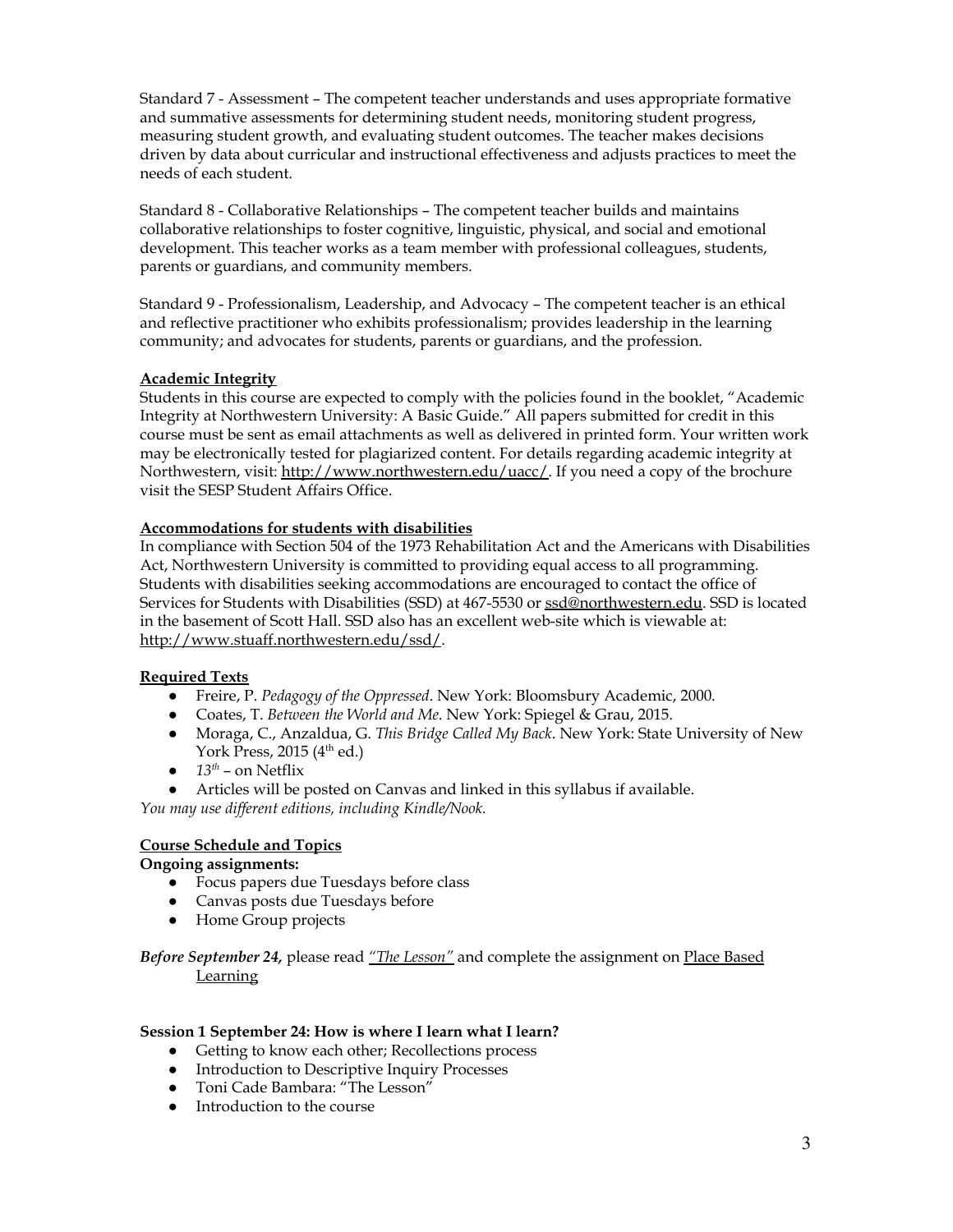● IPTS Standards Addressed: 1C, 1L, 2B, 2N, 3K, 4E, 5M, 5P, 6A, 6Q, 8A

# **Canvas Post #1 Due: before class, Tuesday, October 1 Conversations, emotions, vulnerability**

**Read**: Narayan, U. Working together across difference: Some [considerations](https://docs.google.com/document/d/1CSB9xlsO3M3a7X_SbbU2_T-4cspJFverVQ0MMPHu5qI/edit?usp=sharing) on emotions and political [practice.](https://docs.google.com/document/d/1CSB9xlsO3M3a7X_SbbU2_T-4cspJFverVQ0MMPHu5qI/edit?usp=sharing) *Hypatia* V. 3 N. 2 Summer 1988. Hooks, *Teaching to [Transgress](https://www.luminpdf.com/viewer/5d6ad5bde43e620019d034b6).*

Choose a sentence from this text that you find particularly thought-provoking, challenging, maybe that raises new questions for you, and write about it. If you see any connections between themes that emerged in our first class or other experiences in your own life, you might start exploring those here. End with questions the reading and/or class discussion has left you interested in pursuing. Please bear in mind that assignments for this class provide space for reflection, exploration, and questions – they are not about making an argument or an analysis. Considerations about dialogue in "Working together across difference" will be important foundations as we think about being in dialogue with texts, with experiences, and with one another.

# **Focus Paper #1 Due: before class, Tuesday, October 1**

**Read**: Moraga, C., Anzaldua, G. *This Bridge Called My Back*. New York: State University of New York Press, 2015 (4<sup>th</sup> ed.)

(If you don't have a physical copy yet, you may use [this](https://monoskop.org/images/e/e2/Moraga_Cherrie_Anzaldual_Gloria_eds_This_Bridge_Called_My_Back_Writings_by_Radical_Women_of_Color-Kitchen_Table_Women_of_Color_Press.pdf) e-copy for now)

This week, spend an hour and a half with this book. Explore, flip through, pause, read, skim, take notes for yourself, reflect, talk about it with someone, notice feelings and memories and questions that come up for you, and record them (audio, video, drawing, or writing).

You will probably feel that this book was written *to you*, or that it was NOT written *to you*. Either way, what does that mean to you? What are the opportunities here for you?

How does your engagement with this text shape your learning goals for this class? What do these words, these stories and poems and essays and images, make you want to experience? To learn? To change within yourself?

This is a first dive into this text, and into this class. The more deeply you sink into it, the better you will set yourself up for meaningful learning. More structured (and unstructured) work with this text will follow in coming weeks. For this week, we ask that you share with us your notes, including at least 2 questions you have.

# **Session 2 October 1: How does my identity affect my learning and my teaching?**

- Reflecting on the readings
- Introduction to Home Groups
- Current issues facing students, teachers, schools, and communities
- Select Home Group focus reading
- Teacher-as-researcher framework
- IPTS Standards Addressed: 1E, 1K, 2D, 3F, 4B, 4C, 5C, 5K, 5O, 6G, 7E, 7I, 8B, 8G, 9E, 9S

#### **Focus Paper #2 Due: before class, Tuesday, October 15 The Myth of Meritocracy**

**Read:** Darling-Hammond, L[.](https://www.luminpdf.com/viewer/5d6ad7d8e43e620019d03517) *The Flat World and Education: How America's [Commitment](https://www.luminpdf.com/viewer/5d6ad7d8e43e620019d03517) to Equality will [Determine](https://www.luminpdf.com/viewer/5d6ad7d8e43e620019d03517) Our Future* [\(Selections\).](https://www.luminpdf.com/viewer/5d6ad7d8e43e620019d03517)

[Alexander,](https://www.luminpdf.com/viewer/5d6ad736e43e620019d034f1) M. *[T](https://www.luminpdf.com/viewer/5d6ad736e43e620019d034f1)he New Jim [Crow](https://www.luminpdf.com/viewer/5d6ad736e43e620019d034f1)* [\(selections\).](https://www.luminpdf.com/viewer/5d6ad736e43e620019d034f1) New York: The New Press, 2010. Coates, T. *Between the World and Me*. New York: Spiegel & Grau, 2015. Why the Myth of [Meritocracy](https://www.theatlantic.com/education/archive/2017/07/internalizing-the-myth-of-meritocracy/535035/?utm_source=atlfb) Hurts Kids of Color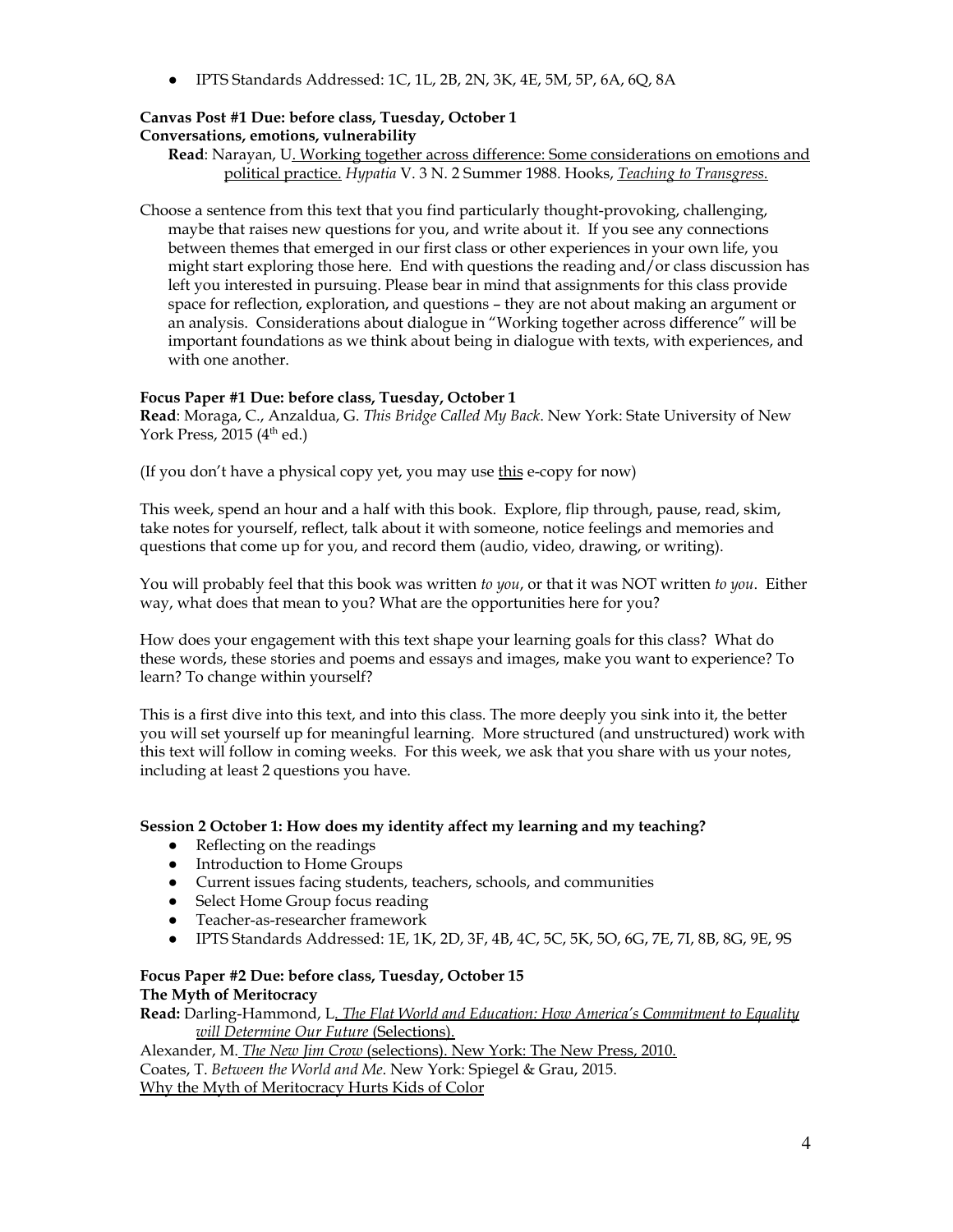In the U.S. we learn a story of equal opportunity for all. Why do we believe this story? Darling-Hammond, Alexander, and Coates offer counter-narratives that challenge this story and tell a very different story. What's a piece of the story each of them tells that you find compelling? How does it help you to discern the story you have been told (implicitly or explicitly) about achievement and opportunity in America? How did you learn this story?

#### **Canvas Post #2 Due: before class, Tuesday, October 15**

Choose an article, opinion piece, blog post, podcast, or video addressing a current story focusing on race, gender, sexual orientation, or class, to share with your classmates. Explain what new perspective this text provides you as you reflect on identity and relationships at national and local levels.

### **October 8: NO CLASS**

#### **Session 3 Tuesday, October 15**

## **How has American education history played out for different groups?**

- History and Issues in American Education discussion
- Equity, Democracy, Neoliberalism
- *● 13th*
- IPTS Standards Addressed: 1C (D), 1F (D), 2B (D), 2D (D), 2J (D), 2M (D), 4P (D), 5L (D), 6B (D), 7C (D), 7L (I), 8E (I), 9G (D), 9Q (D)

#### **Reading for next class, Tuesday, October 22:**

Freire, P. *Pedagogy of the Oppressed* (Ch. 1). Bloomsbury Academic, 2000.

### **Focus Paper #3 Due: before class, Tuesday, October 22** *Pedagogy of the Oppressed*

*Reading: Please read the Introduction and the first half of Chapter 1 (*to the middle of p. 54 in the 2005 edition – see below for the last paragraph of your assigned Freire reading for this week). The pedagogy of the oppressed, animated by authentic, humanist (not humanitarian) generosity, presents itself as a pedagogy of humankind. Pedagogy which begins with the egoistic interests of the oppressors (an egoism cloaked in the false generosity of paternalism) and makes of the oppressed the objects of its humanitarianism, itself maintains and embodies oppression. It is an instrument of dehumanization. This is why, as we affirmed earlier, the pedagogy of the oppressed cannot be developed or practiced by the oppressors. It would be a contradiction in terms if the oppressors not only defended but actually implemented a liberating education.

*Reading Guide:* This is difficult reading, full of philosophical terms and rigorous social analysis. You have to stretch your mind to register the importance of what Freire is saying. Bear in mind as you read that Freire's main emphasis is on *humanization*: the priority of each individual's fundamental worth. This applies to *everyone*. At all moments, Freire challenges us to be conscious of the things, large or small, visible or invisible, that threaten a person's worth. Freire is writing out of the context of the life he lived in Brazil, where poor people participated in their own oppression through "a culture of silence," unable to pull themselves out of poverty and despair because they lacked critical awareness of their situation. Throughout his life, Freire worked to educate people for this awareness – in a literacy program often compared to Highlander's (Myles Horton) Citizenship Schools that helped millions of African Americans pass the test that barred them from voting.

The educational goal Freire outlines is to help each person become a Subject, who acts on and transforms his or her world. "This *world* to which [s/he] relates is not a static and closed order, a *given* reality which man must accept and to which he must adjust; rather, it is a problem to be worked on and solved." To the extent that schooling and culture push us all to conform to an "objective" view of the world that we did not participate in creating, we are all oppressed. And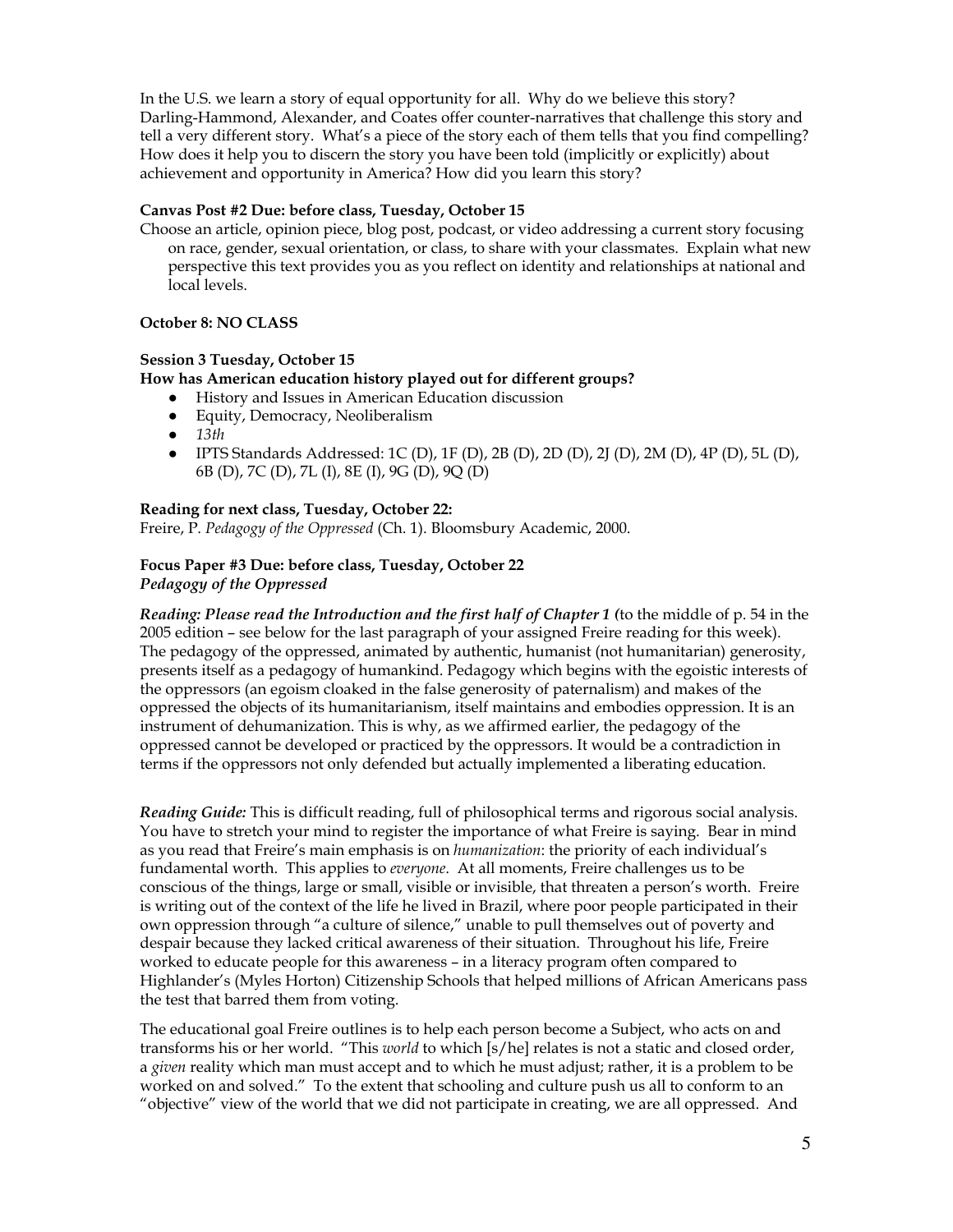most of us resist putting that view aside and struggling to create our own reality, because that is very hard and entails a great deal of responsibility: thus we participate in our own oppression.

But there is a socio-economic dimension to Freire's terms too, which force us into uncomfortable (and, it can feel like, oversimplified) categories of oppressor and oppressed. We are hoping that your reading, reflection, and writing will help you to experience this discomfort as productive tension.

*Writing:* So, instead of writing a coherent paper, for this week, keep a running list as you read, of a few key words, concepts, or perspectives that challenge or unsettle you. Reflect on what experiences, beliefs, and reactions in you might be getting in the way of your understanding of these ideas, and jot down these reflections. Your questions will shape our work together in class next week.

### **Canvas Post #3 Due: before class, Tuesday, October 22**

After watching the film 13th as a class, please post some reactions/thoughts you had to the film. Additionally, please reflect on these questions.

1. In what ways might the Prison Industrial Complex, as described in 13th, intersect with the U.S. education system?

2. In what ways does a School-to-prison Pipeline benefit those with a vested interest in maintaining the prison system?

3. What effects might mass incarceration have on Black students and their learning experiences and outcomes in the U.S.?

4. How does the film connect to Freire's book (reading for this week)?

### **Session 4 October 22: What is the relationship between schools and social change?**

- History and Issues in American Education discussion
- Progressive education, critical pedagogy, politics and education
- IPTS Standards Addressed: 1L, 2N, 3K, 3L, 4K, 5L, 6J, 6O, 8D, 8L, 9E

#### **Reading for next class, Tuesday, October 29:**

Bowles, S. & Gintis, H. Education and personal [development:](https://www.luminpdf.com/viewer/5d7fc0ab3b586200135f9f7e) the long shadow of work. In

*Schooling in Capitalist America*. Basic Books, 1977 (OPTIONAL)

Coates, Case for [Reparations](https://www.theatlantic.com/magazine/archive/2014/06/the-case-for-reparations/361631/) Freire, P. *Pedagogy of the Oppressed* (Ch. 2). Bloomsbury Academic, 2000. Home Group reading tbd

### **Focus Paper #4 Due: before Tuesday class, October 29** Continue tracking your Freire reading (chapter 1 and 2)

#### **Canvas Post #4**

Regarding the Coates reading this week: When many people discuss reparations, it is often in reference to slavery. What other damaging policies does Coates highlight as the basis for his case? Why do you think he is focusing his discussion on post-slavery offenses? What other connections are you making between Coates, Freire, 13th, and other readings/discussions from class?

#### **Session 5 October 29: How does power play out in schooling?**

- Critical Pedagogy discussion
- Systems analysis and multicultural education
- Racial identity development theory
- IPTS Standards Addressed: 2A, 2C, 3C, 4A, 4B, 5M, 6C, 7L, 8L, 9O, 9P

#### **Reading for November 5 class:**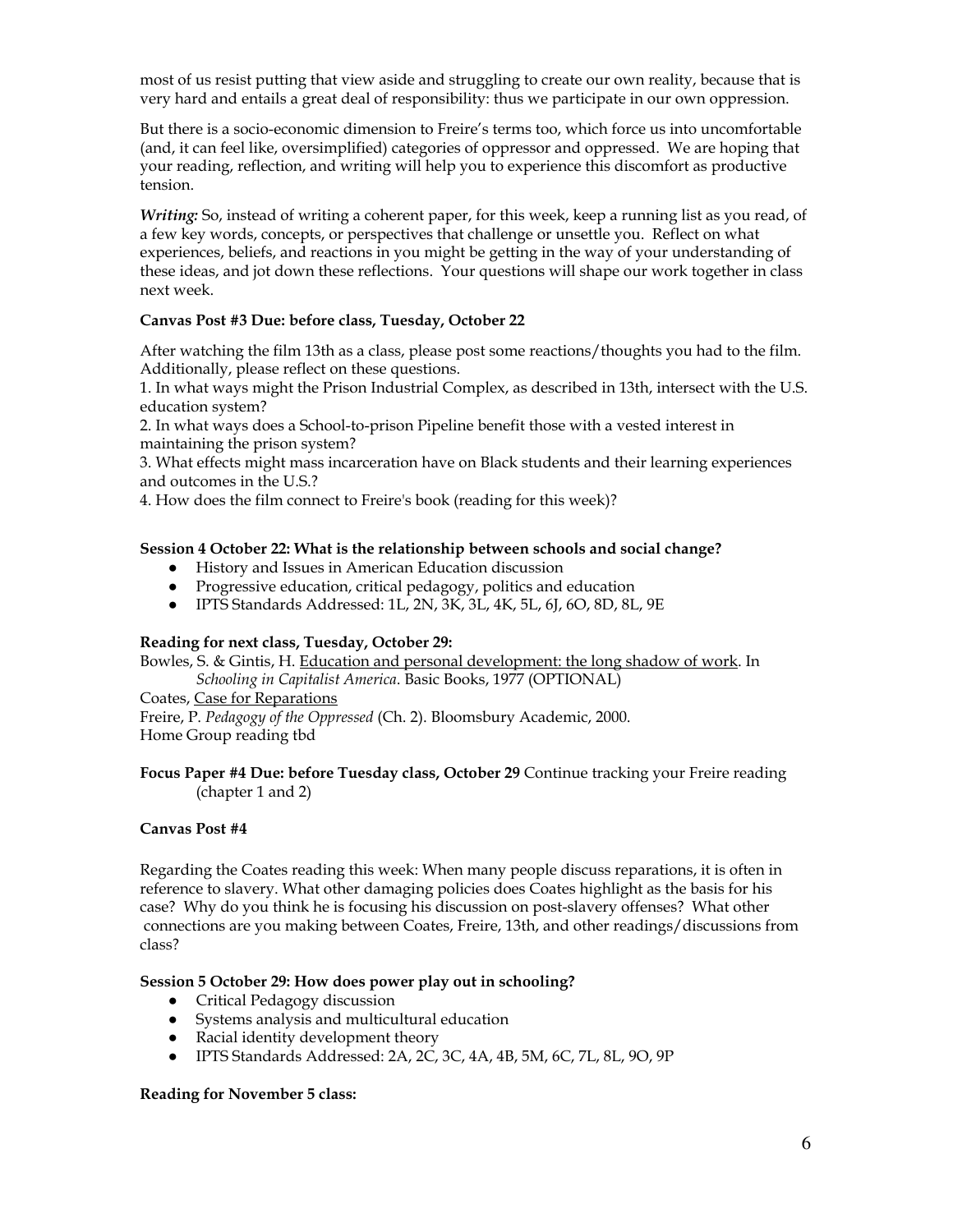- Shulman, E. "Reflection Is Action: The Struggle for White Educators to Balance Internal and External Anti-racist Efforts"
- DiAngelo, Robin. "White Fragility" International Journal of Critical Pedagogy, Vol 3 (3) (2011) pp 54-70
- Stereotype Threat (Steele, C. M. & Aronson, J. (1995). "Stereotype threat and the intellectual test performance of African Americans." *Journal of Personality and Social Psychology*. 69(5). 797-811.)

### **Focus Paper #5 Due: before class, Tuesday, November 5**

No focus paper this week

### **Canvas Post #5**

This week's readings focus on the dynamics that can result from the anti-racist work done in schools. Explain what you are understanding about stereotype threat (Steele), white fragility (DiAngelo), and the personal ways this shows up in schools (Shulman)?

### **Session 6 November 5:** How do groups resist dominant narratives?

- Dominant culture and power
- White Fragility
- IPTS Standards Addressed: 1A, 2F, 2H, 3Q, 4B, 4D, 4I, 5C, 6J, 7R, 8N, 9P
- Home groups

### **Reading for November 12 class:**

Lee, C.D. "Cultural Modeling," *Culture, Literacy, and Learning: Taking Bloom in the Midst of the Whirlwind* (Selections). New York: Teachers College Press, 2007.

Shakur, T. Poem, *The rose that grew from concrete*. New York: MTV Books, 1999.

#### **Focus Paper #6 due before class, November 12**

Please read "Cultural Modeling," from Carol Lee's 2007 book *Culture, Literacy, and Learning: Taking Bloom in the Midst of the Whirlwind.*

In what way is Lee challenging *you* to change? Can you "'read' a social world that is racialized?" (Lee, p. 127). How or how not? What new questions does this text raise for you? You should build your focus paper around a couple of important passages from the text.

**Canvas Post #6** Due before class Tuesday, November 12. How might you apply cultural modeling to a lesson you create in your content area?

#### **Session 7 November 12: How do place, language, and culture intersect with learning?**

- Place-based education, anti-racist education
- **●** IPTS Standards Addressed: 1J, 1L, 2Q, 3C, 3L, 4E, 5A, 5C, 6I, 6J, 8J, 9N
- Cultural Modeling across the disciplines
- Andrade-Duncan, Jeffrey. Roses in [Concrete](https://www.youtube.com/watch?v=2CwS60ykM8s) Tedx talk

#### **Reading for November 19 class:**

Emdin, C. *For white folks who teach in the hood* (selections). Boston: Beacon Press, 2016. Warren, C. "The utility of empathy for white female teachers' culturally responsive [interactions](https://files.eric.ed.gov/fulltext/EJ1063074.pdf) with Black male [students"](https://files.eric.ed.gov/fulltext/EJ1063074.pdf)

**Focus Paper #7 TBD**

**Canvas Post #7 TBD**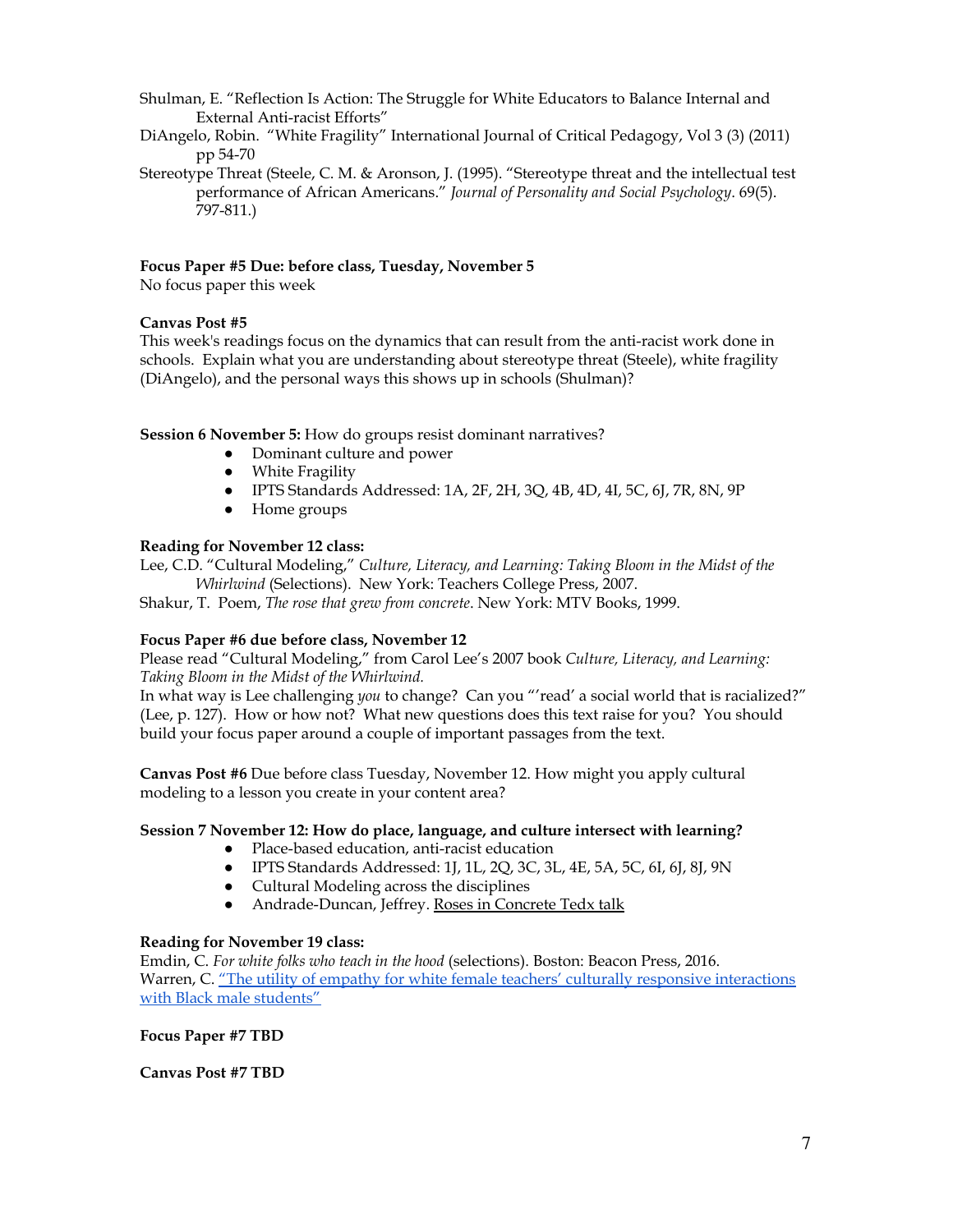#### **Session 8 November 19: How do we talk about race in schools?**

- Language, discourse, power analysis
- Scenarios
- IPTS Standards Addressed: 1B, 2B, 2N, 3K, 3L, 4B, 5I, 6B, 8D, 8R, 9D, 9H

#### **Reading for next class:**

Home Group reading TBD

### **Session 9 November 26 Home Group Lessons**

### **Session 10 December 3: What are the possibilities for democratic education today?**

- Anti-racist education practice in schools and in communities
- Experiential Education Events Discussion
- Racial Autobiography due
- Class assessment
- IPTS Standards Addressed: 1L, 2D, 2K, 4B, 4C, 7L, 8A, 8E, 9F

### **Experiential Education Assignment:**

The post should offer a reflection on the event you attended (we will provide a list of event options), responding to the following questions (and offering any other comments you feel are important): What new insight did you gain about schooling, i.e., what it's like to be a CPS student/teacher/board member; what kind of relationships in schools and in educational decision-making processes foster real learning; how do power structures affect learning? How were race, class, gender differences framed in the event? What connections can you draw with readings, lectures, and discussions we have held in the class? What creative ideas or astute analysis about education did you encounter in the event? How, specifically, does this experience affect your goals as a teacher?

### **Racial Autobiography Assignment**

As antiracist multicultural educators it is important for us to consciously explore how we come to see the world as we do. This paper gives you the chance to examine your experiences, beliefs, and perspectives in relation to the readings and discussions we engage in this class. Please write a 2-3 pp single-spaced paper, in which you consider the major influences that shape your understandings of race, diversity, and difference.

# **MS ED 402: Social Contexts of Schooling Assignments and Grading** *Additional guidelines for all assignments will be provided*

# **Class Participation**

Your attendance and participation in each class session will be part of your final grade.

#### **Student Attendance Policy**

Active attendance and participation in class is required. If you must miss a class session for any reason, please contact the instructor in advance. When missing a class, you should expect to make up the missed instructional minutes by completing any missed assignments or engaging in alternate activities as assigned by the instructor. Absences or tardiness may result in a lower course grade. With three or more absences, you may be unable to complete the class.

# **Focus Papers**

You will organize your responses to your readings in weekly Focus Papers. These are one-page, single-spaced close reflections on the texts in relation to your own experiences.

#### **Weekly Discussion Posts**

Each week, you are responsible for posting a short comment or reflection on the Canvas Discussion board. Responses to other posts are also required.